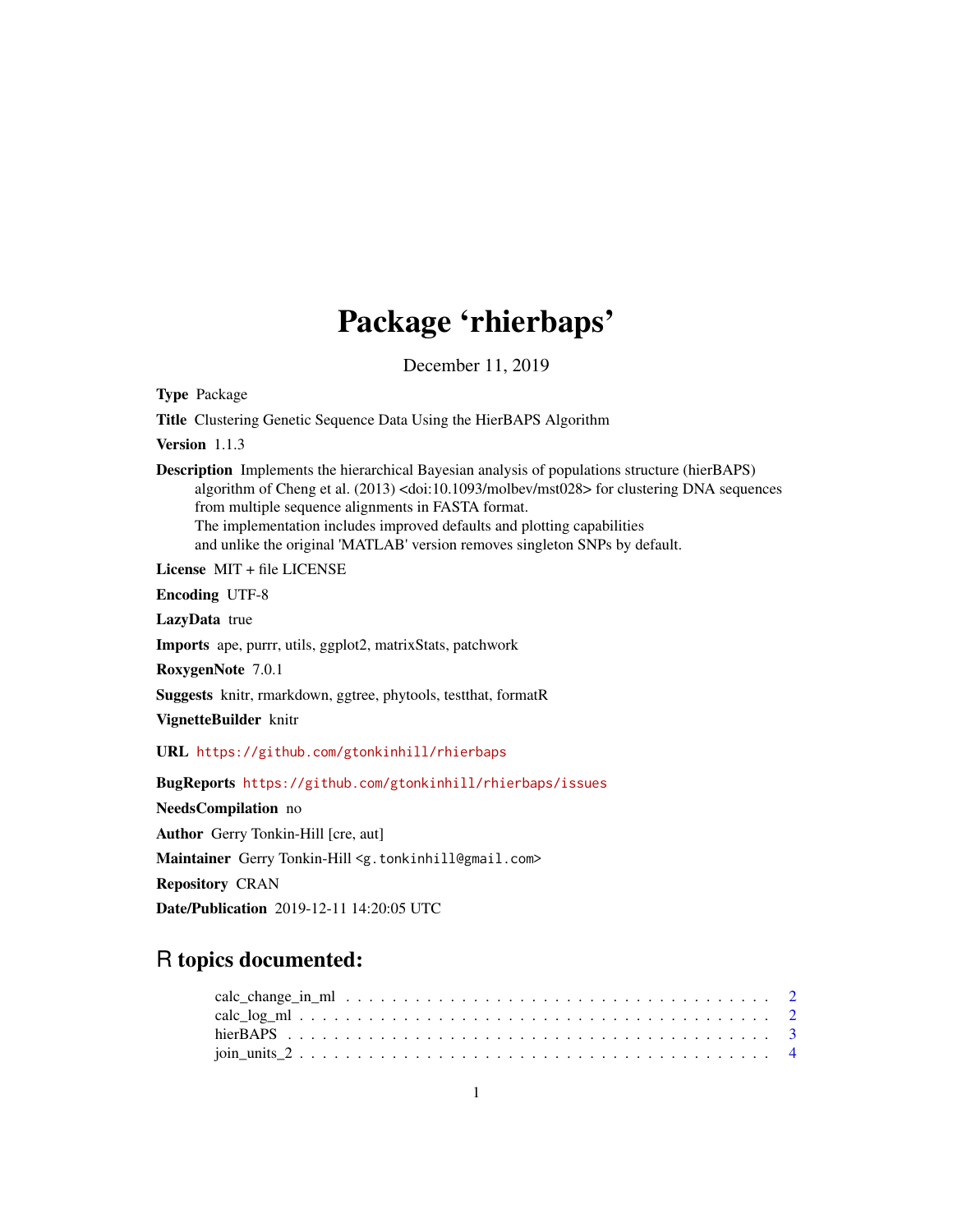<span id="page-1-0"></span>

| Index |  |
|-------|--|

calc\_change\_in\_ml *calc\_change\_in\_ml*

#### Description

Calculate the change in the log marginal likelihood after moving index to each possible cluster

#### Usage

calc\_change\_in\_ml(snp.object, partition, indexes)

#### Arguments

| snp.object | A snp. object containing the processed SNP data.                  |
|------------|-------------------------------------------------------------------|
| partition  | An integer vector indicating a partition of the isolates.         |
| indexes    | Indexes of the isolates to be moved (must come from one cluster.) |

#### Value

the best cluster to move indexes to.

|--|

#### Description

Calculate the log marginal likelihood assuming a Multinomial-Dirichlet distribution

#### Usage

calc\_log\_ml(snp.object, partition)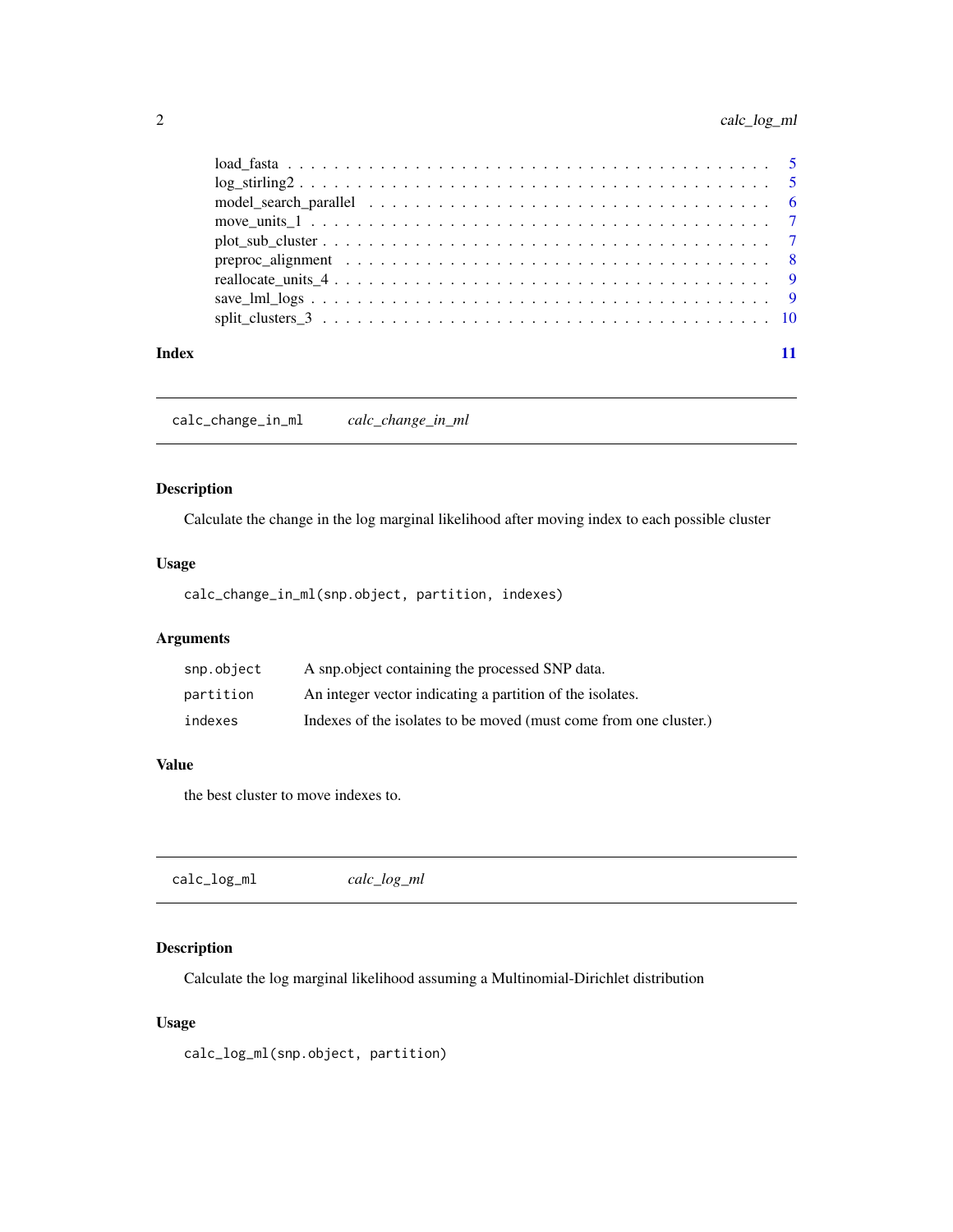#### <span id="page-2-0"></span>hierBAPS 3

#### Arguments

| snp.object | A snp.object containing the processed SNP data.           |
|------------|-----------------------------------------------------------|
| partition  | An integer vector indicating a partition of the isolates. |

#### Value

The log marginal likelihood of the given partition.

#### Description

Runs the hierBAPS algorithm of Cheng et al. 2013

#### Usage

```
hierBAPS(
  snp.matrix,
 max.depth = 2,
 n.pops = floor(nrow(snp.matrix)/5),
 quiet = FALSE,
 n. extra.rounds = 0,assignment.probs = FALSE,
 n.cores = 1)
```
#### Arguments

| snp.matrix       | Character matrix of aligned sequences produced by load_fasta.                                                                                                                                                |  |
|------------------|--------------------------------------------------------------------------------------------------------------------------------------------------------------------------------------------------------------|--|
| max.depth        | Maximum depth of hierarchical search (default $= 2$ ).                                                                                                                                                       |  |
| n.pops           | Maximum number of populations in the data (default $=$ number of isolates/5)                                                                                                                                 |  |
| quiet            | Whether to suppress progress information (default=FALSE).                                                                                                                                                    |  |
|                  | n. extra. rounds The number of additional rounds to perform after the default hierBAPS settings<br>(default=0). If set to Inf it will run until a local optimum is reached (this might<br>take a long time). |  |
| assignment.probs |                                                                                                                                                                                                              |  |
|                  | whether or not to calculate the assignment probabilities to each cluster (de-<br>fault=FALSE)                                                                                                                |  |
| n.cores          | The number of cores to use.                                                                                                                                                                                  |  |
|                  |                                                                                                                                                                                                              |  |

#### Value

A list containing a dataframe indicating an assignment of each sequence to hierarchical clusters as well as the log marginal likelihoods for each level.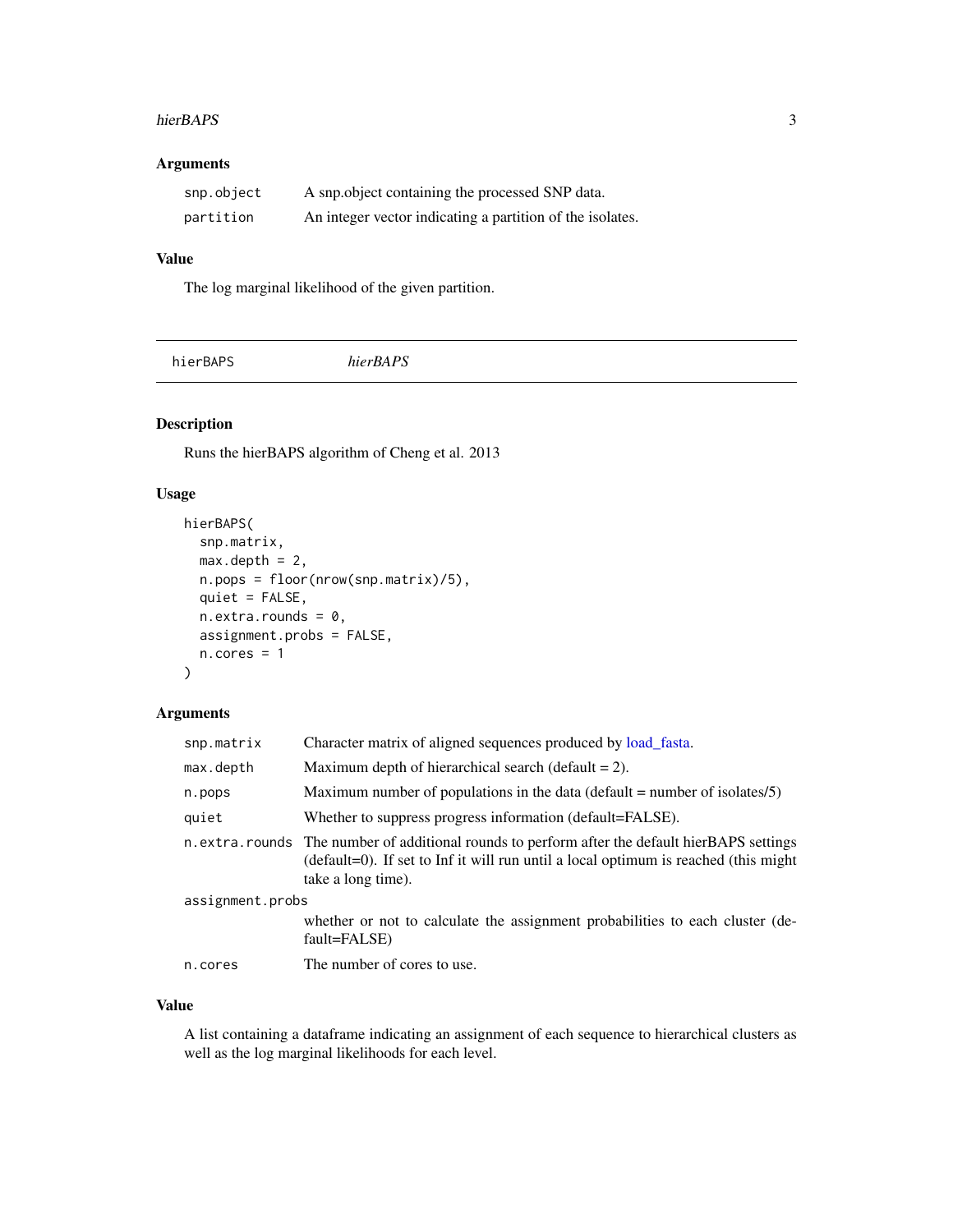#### <span id="page-3-0"></span>Author(s)

Gerry Tonkin-Hill

#### References

Cheng, Lu, Thomas R. Connor, Jukka Sirén, David M. Aanensen, and Jukka Corander. 2013. "Hierarchical and Spatially Explicit Clustering of DNA Sequences with BAPS Software." Molecular Biology and Evolution 30 (5): 1224–28.

#### Examples

```
snp.matrix <- load_fasta(system.file("extdata", "small_seqs.fa", package = "rhierbaps"))
hb <- hierBAPS(snp.matrix, max.depth=2, n.pops=20, quiet=FALSE)
```

```
snp.matrix <- load_fasta(system.file("extdata", "seqs.fa", package = "rhierbaps"))
system.time({hb <- hierBAPS(snp.matrix, max.depth=2, n.pops=20, quiet=FALSE)})
```
join\_units\_2 *join\_units\_2*

#### Description

Peform an iteration of the second move in the algorithm. That is combine two clusters to improve the marginal likelihood.

#### Usage

```
join_units_2(
 snp.object,
 partition,
  threshold = 1e-05,
 n.core = 1,
  comb.chache = NULL
\lambda
```
#### Arguments

| snp.object  | A snp. object containing the processed SNP data.                   |
|-------------|--------------------------------------------------------------------|
| partition   | An integer vector indicating an initial partition of the isolates. |
| threshold   | The increase in marginal log likelihood required to accept a move. |
| n.cores     | The number of cores to use.                                        |
| comb.chache | a matrix recording previous marginal llks of combining clusters    |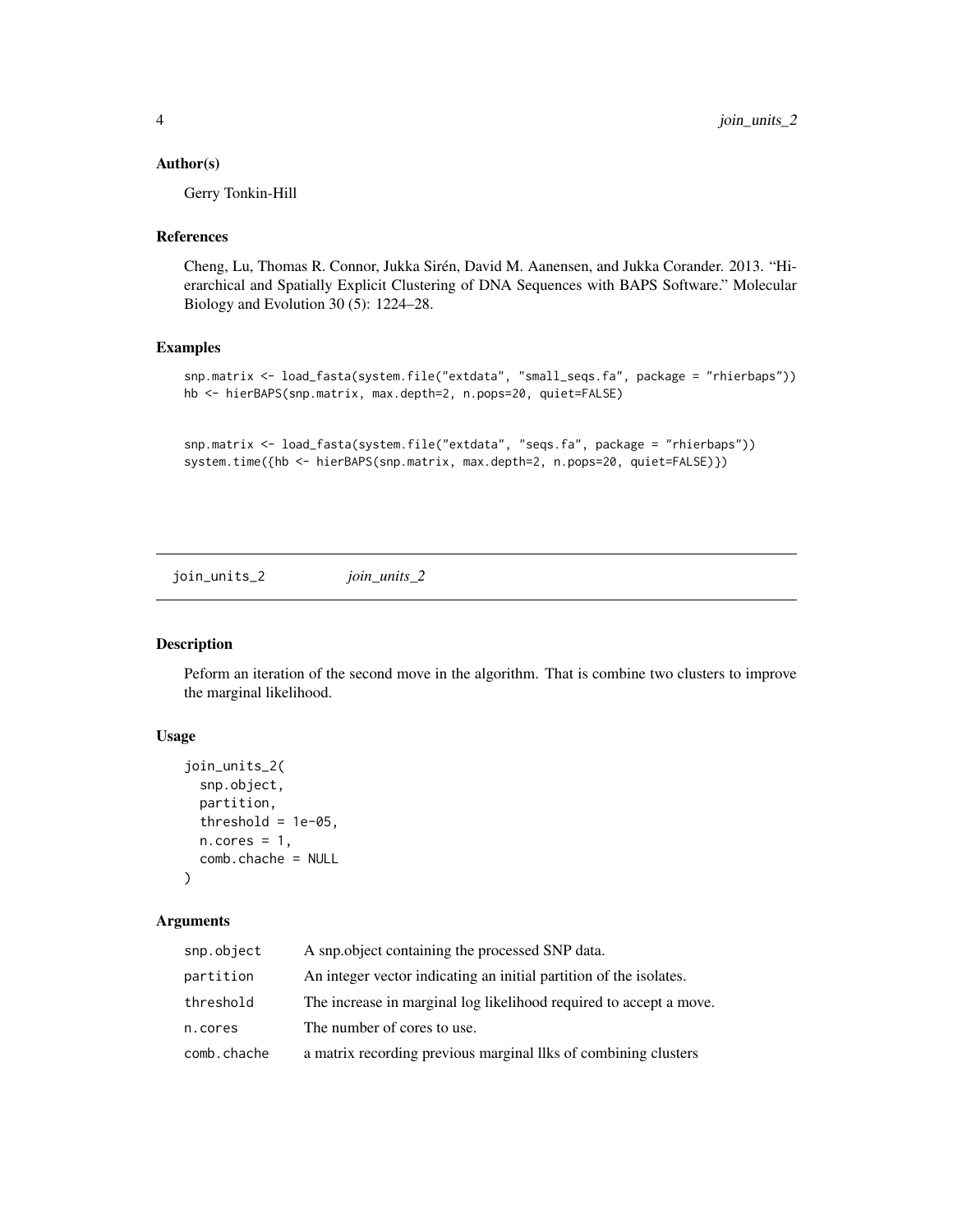#### <span id="page-4-0"></span>load\_fasta 5

#### Value

The best partition after combining two clusters as well as a boolean value indicating whether a move increased the marginal likelihood.

<span id="page-4-1"></span>load\_fasta *load\_fasta*

#### Description

Loads a fasta file into matrix format ready for running the hierBAPS algorithm.

#### Usage

```
load_fasta(msa, keep.singletons = FALSE)
```
#### Arguments

| msa | Either the location of a fasta file or ape DNAbin object containing the multiple |
|-----|----------------------------------------------------------------------------------|
|     | sequence alignment data to be clustered                                          |

#### keep.singletons

A logical indicating whether to consider singleton mutations in calculating the clusters

#### Value

A character matrix with filtered SNP data

#### Examples

```
msa <- system.file("extdata", "seqs.fa", package = "rhierbaps")
snp.matrix <- load_fasta(msa)
```
log\_stirling2 *log\_stirling2*

#### Description

log\_stirling2

#### Usage

log\_stirling2(n, k)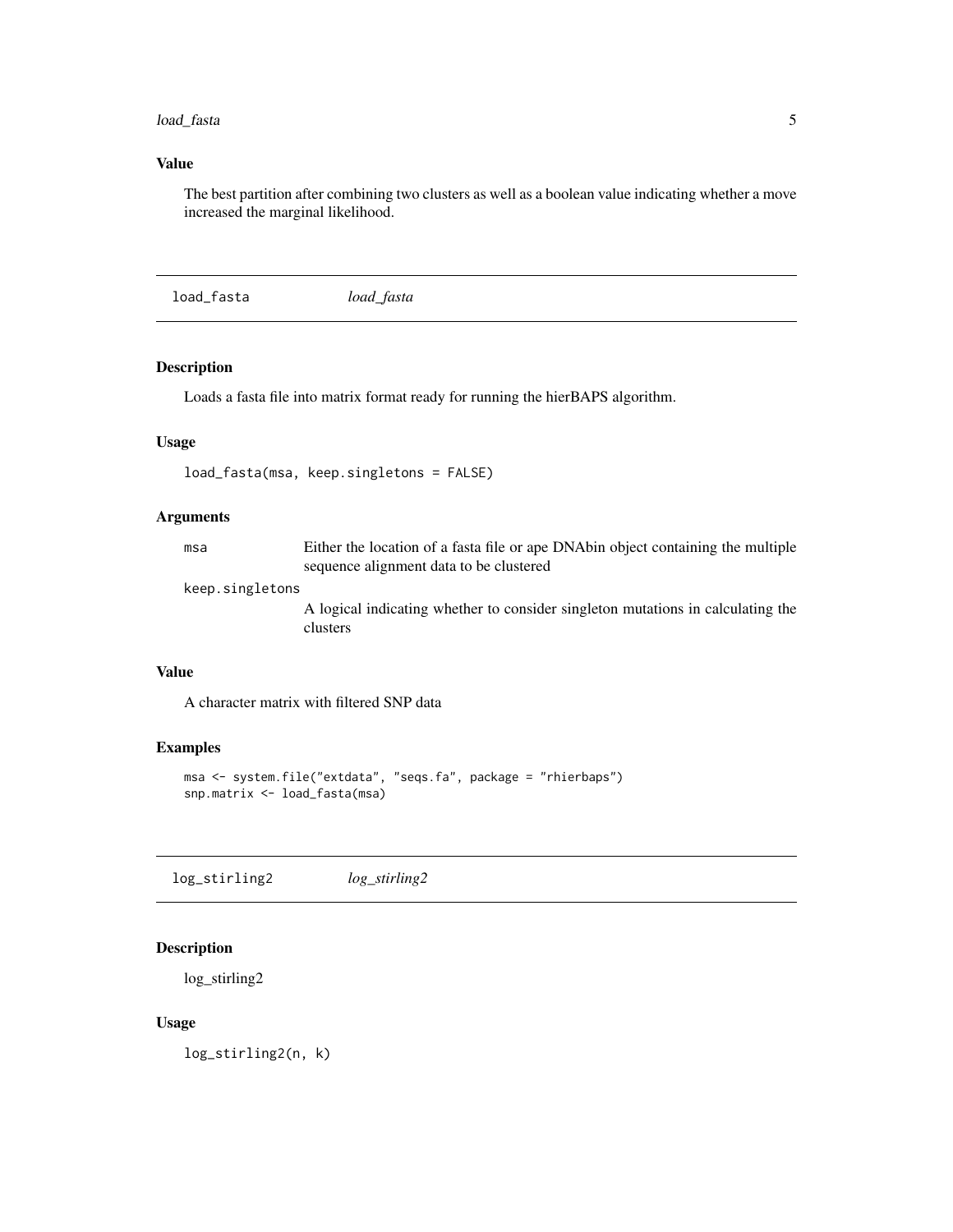#### <span id="page-5-0"></span>Arguments

| n | number of objects    |
|---|----------------------|
| k | number of partitions |

#### Value

log of the Stirling number of the second kind

model\_search\_parallel *model\_search\_parallel*

#### Description

Clusters DNA alignment using independent loci model

#### Usage

```
model_search_parallel(
  snp.object,
 partition,
 round.types,
 quiet = FALSE,
 n. extra. rounds = 0,n.core = 1
)
```
#### Arguments

| snp.object  | A snp.object containing the processed SNP data.                                                                                                                                                            |
|-------------|------------------------------------------------------------------------------------------------------------------------------------------------------------------------------------------------------------|
| partition   | An integer vector indicating an initial starting partition.                                                                                                                                                |
| round.types | A vector indicating which series of moves to make.                                                                                                                                                         |
| quiet       | Whether to suppress progress information (default=FALSE).                                                                                                                                                  |
|             | n.extra.rounds The number of additional rounds to perform after the default hierBAPS settings<br>(default=0). If set to Inf it will run until a local optimum is reached (this might<br>take a long time). |
| n.cores     | The number of cores to use.                                                                                                                                                                                |

#### Value

an optimised partition and marginal llk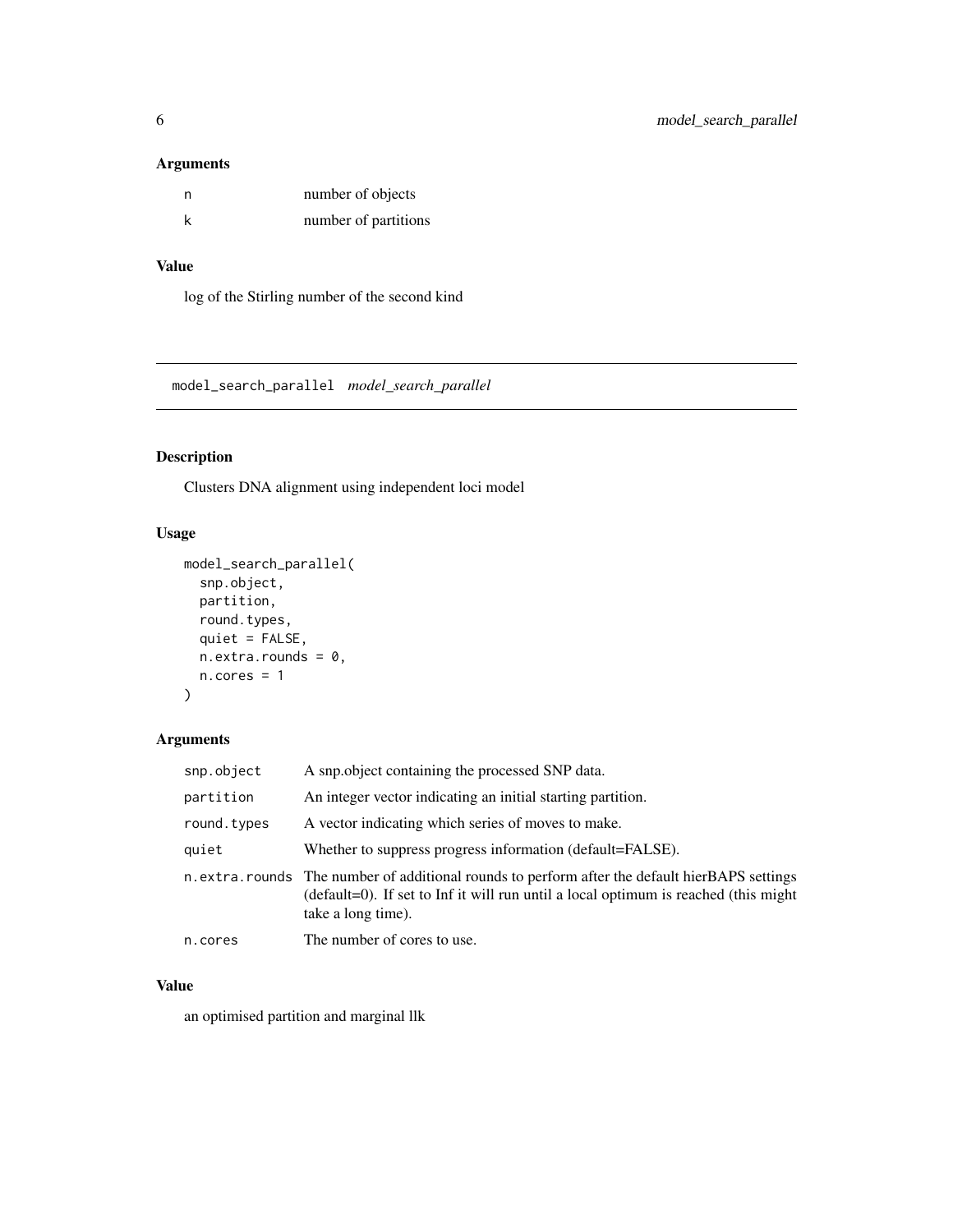<span id="page-6-0"></span>move\_units\_1 *move\_units\_1*

#### Description

Peform an iteration of the first move in the algorithm. That is move units from one cluster to another to improve the marginal likelihood

#### Usage

```
move_units_1(
  snp.object,
 partition,
  threshold = 1e-05,
  frac.clust.searched = 0.3,
 min.clust.size = 20,
  n.core = 1
)
```
#### Arguments

| snp.object          | A snp.object containing the processed SNP data.                                               |  |
|---------------------|-----------------------------------------------------------------------------------------------|--|
| partition           | An integer vector indicating an initial partition of the isolates.                            |  |
| threshold           | The increase in marginal log likelihood required to accept a move.                            |  |
| frac.clust.searched |                                                                                               |  |
|                     | The percentage of a large cluster that will be moved.                                         |  |
|                     | min.clust.size All isolates in clusters less than or equal to min.clus.size will be searched. |  |
| n.cores             | The number of cores to use.                                                                   |  |

#### Value

The best partition after moving units from one cluster to another as well as a boolean value indicating whether a move increased the marginal likelihood.

plot\_sub\_cluster *plot\_sub\_cluster*

#### Description

Creates a zoom plot using ggtree focusing on a cluster.

#### Usage

```
plot_sub_cluster(hb.object, tree, level, sub.cluster)
```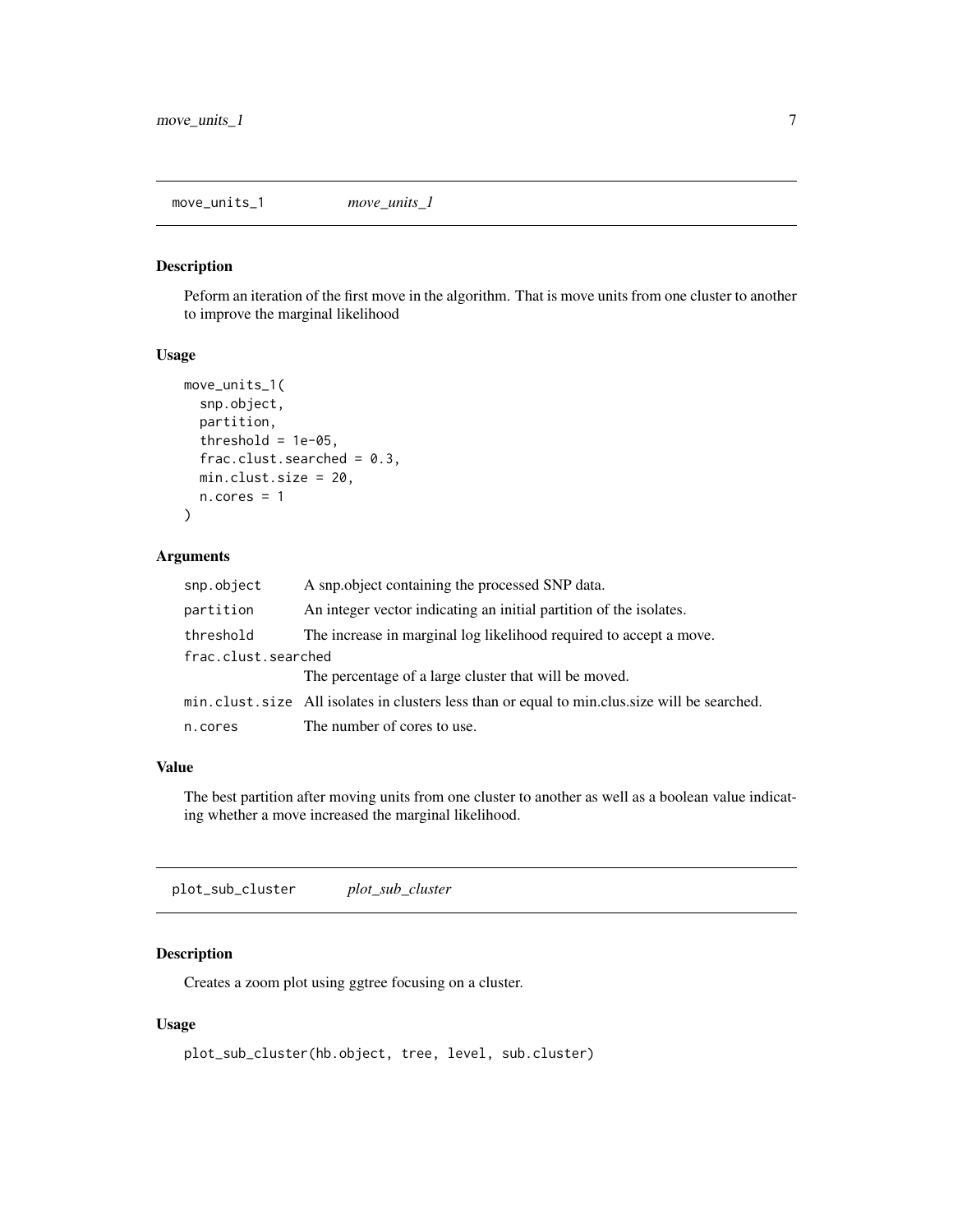#### <span id="page-7-0"></span>Arguments

| hb.object   | The resulting object from running hierBAPS               |
|-------------|----------------------------------------------------------|
| tree        | A phylo tree object to plot                              |
| level       | The level of the subcluster to be considered.            |
| sub.cluster | An integer representing the subcluster to be considered. |

#### Examples

```
snp.matrix <- load_fasta(system.file("extdata", "seqs.fa", package = "rhierbaps"))
newick.file.name <- system.file("extdata", "seqs.fa.treefile", package = "rhierbaps")
tree <- phytools::read.newick(newick.file.name)
hb.result <- hierBAPS(snp.matrix, max.depth=2, n.pops=20)
plot_sub_cluster(hb.result, tree, level = 1, sub.cluster = 9)
```
preproc\_alignment *preproc\_alignment*

#### Description

Preprocessed the snp matrix for hierBAPS.

#### Usage

```
preproc_alignment(snp.matrix)
```
#### Arguments

snp.matrix A matrix containing SNP data. Rows indicate isolates and columns loci.

#### Value

an snp.object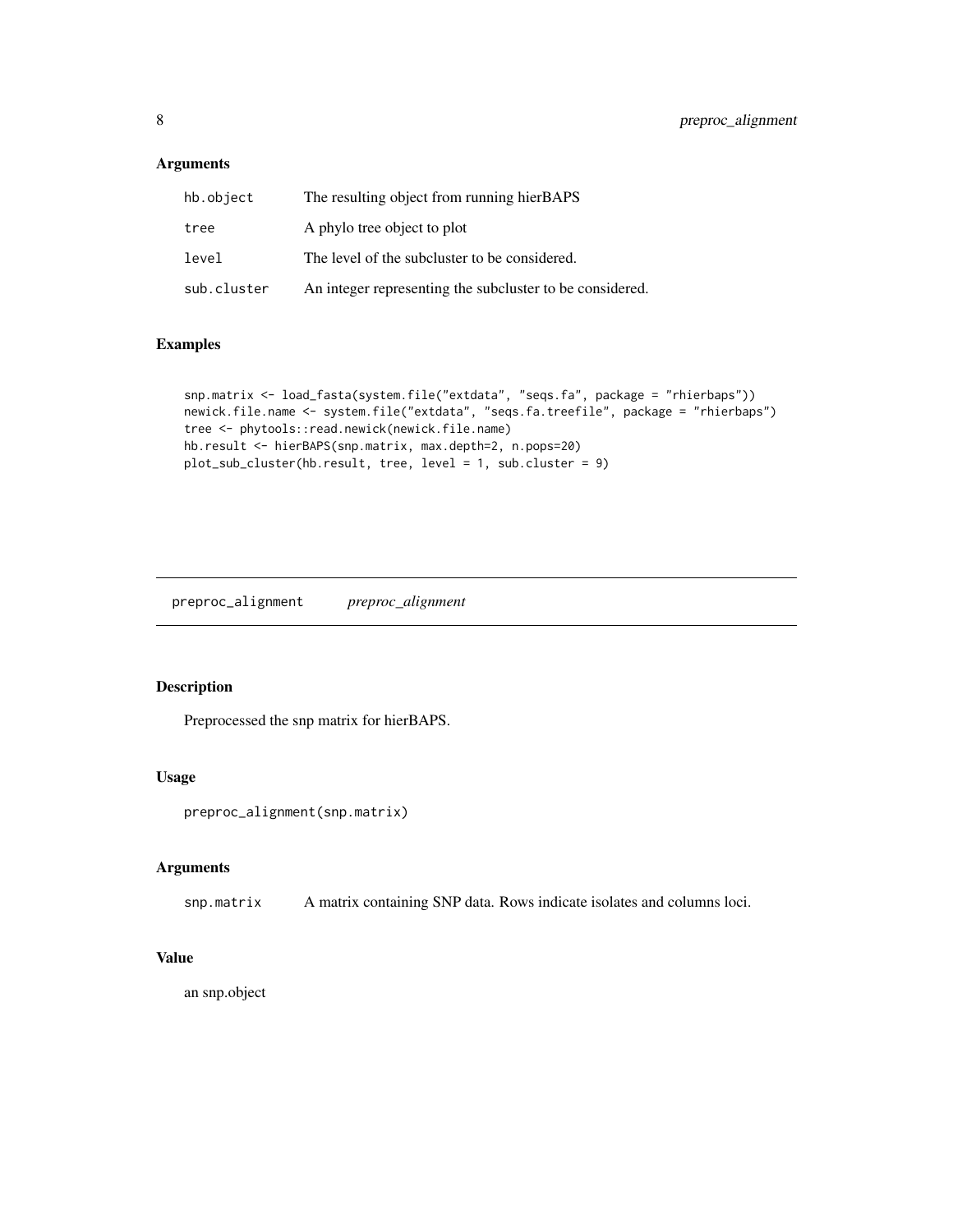#### <span id="page-8-0"></span>Description

Peform an iteration of the fourth move in the algorithm. That is split cluster into n subclusters and re-allocate one sub-cluster.

#### Usage

```
reallocate_units_4(
  snp.object,
 partition,
  threshold = 1e-05,
 min.clust.size = 20,
 split = FALSE,
 n.core = 1
)
```
#### Arguments

| snp.object | A snp.object containing the processed SNP data.                        |
|------------|------------------------------------------------------------------------|
| partition  | An integer vector indicating an initial partition of the isolates.     |
| threshold  | The increase in marginal log likelihood required to accept a move.     |
|            | min.clust.size Clusters smaller than min.clust.size will not be split. |
| split      | Whether to split only into two clusters (for move type 3).             |
| n.cores    | The number of cores to use.                                            |

#### Value

The best partition after splitting a cluster and re-allocating as well as a boolean value indicating whether a move increased the marginal likelihood.

save\_lml\_logs *save\_lml\_logs*

#### Description

Saves the log marginal likelihoods to a text file.

#### Usage

save\_lml\_logs(hb.object, file)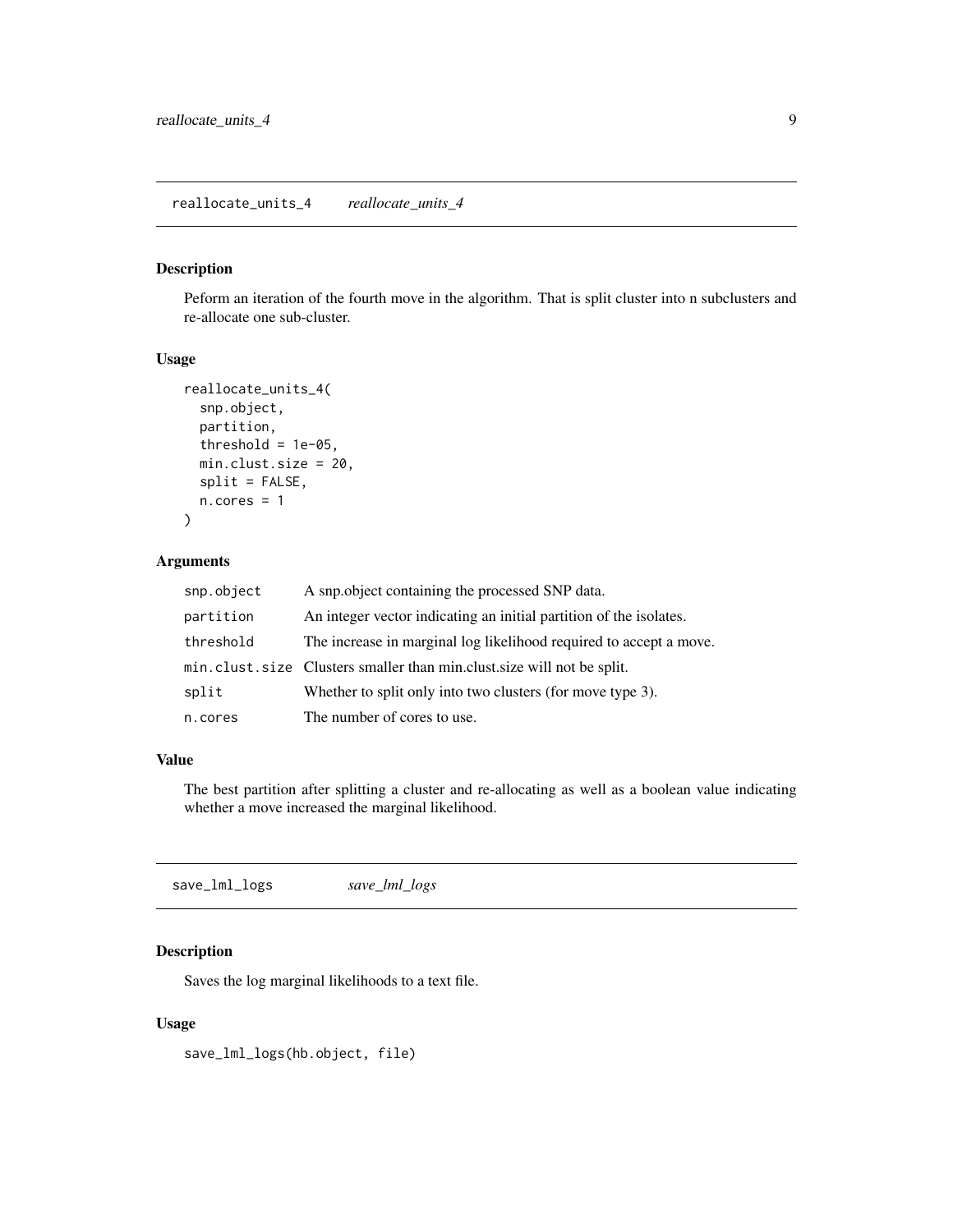#### <span id="page-9-0"></span>Arguments

| hb.object | The resulting object from runnign hierBAPS         |
|-----------|----------------------------------------------------|
| file      | The file you would like to save the log output to. |

#### Examples

```
snp.matrix <- load_fasta(system.file("extdata", "small_seqs.fa", package = "rhierbaps"))
hb.result <- hierBAPS(snp.matrix, max.depth=2, n.pops=20)
save_lml_logs(hb.result, file.path(tempdir(), "output_file.txt"))
```
split\_clusters\_3 *split\_clusters\_3*

#### Description

Peform an iteration of the third move in the algorithm. That is split cluster in two and re-allocate one sub-cluster.

#### Usage

```
split_clusters_3(
  snp.object,
 partition,
  threshold = 1e-05,
 min.clust.size = 20,
 n.cores = 1)
```
#### Arguments

| snp.object | A snp. object containing the processed SNP data.                       |
|------------|------------------------------------------------------------------------|
| partition  | An integer vector indicating an initial partition of the isolates.     |
| threshold  | The increase in marginal log likelihood required to accept a move.     |
|            | min.clust.size Clusters smaller than min.clust.size will not be split. |
| n.cores    | The number of cores to use.                                            |

#### Value

The best partition after splitting a cluster and re-allocating as well as a boolean value indicating whether a move increased the marginal likelihood.